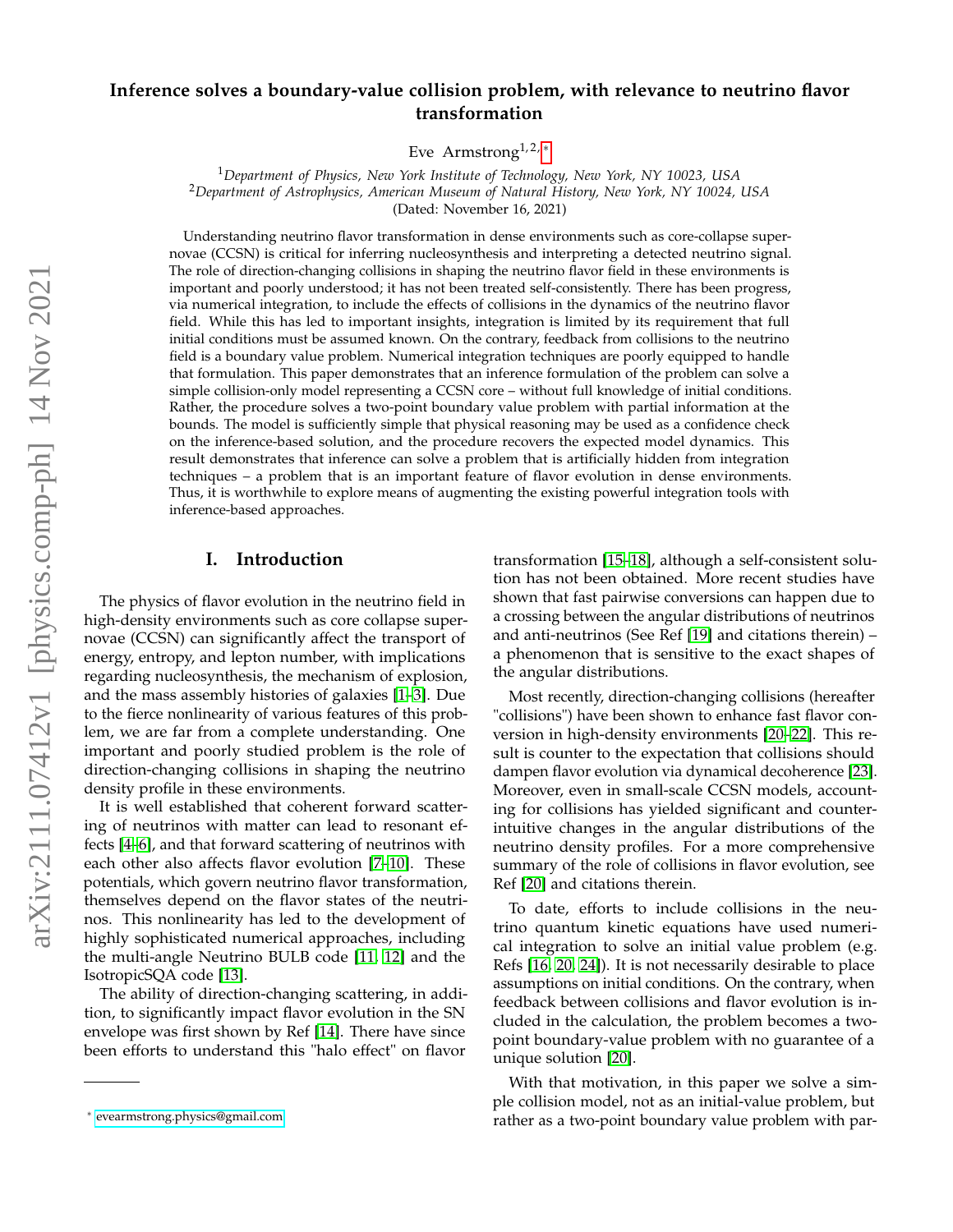tial information at the boundaries. We do this via an inference – or "inverse" – formulation [\[25\]](#page-8-10) of the problem. Inference is a means to optimize a model with data, to predict model evolution at locations outside of those where the data have been provided. The inference formulation does not require that initial conditions be known. Rather, it requires that *some* condition(s) (or constraint(s)) be known at *at one or more* locations that parameterize the model dynamics. These conditions may be placed at the endpoints of model evolution, or more generally at any point(s) along the model trajectory. Further, the formulation of inference employed in this paper offers a mean to determine whether a unique solution exists, and – if it does not – the degree of degeneracy present.

In this paper, we use a formulation of inference – statistical data assimilation (SDA) – that is built to handle the case of extremely sparse data. SDA was invented for numerical weather prediction [\[26](#page-8-11)[–31\]](#page-8-12) and has gained considerable traction in neurobiology [\[32](#page-8-13)[–38\]](#page-8-14). Within astrophysics, inference has been used mainly for pattern recognition (e.g. [\[39\]](#page-8-15)), while its utility for model completion is gaining notice in the exoplanet community [\[40\]](#page-8-16) and solar physics [\[41\]](#page-8-17). Recently, SDA has been applied to small-scale models of neutrino flavor evolution [\[42](#page-8-18)[–44\]](#page-8-19). In those papers, the model contained coherent forward scattering only, and thus numerical integration could be taken as a confidence check on SDA solutions.

By contrast to Refs [\[42–](#page-8-18)[44\]](#page-8-19), this work tackles a boundary-value problem formulation, which numerical integration cannot access. For this reason, we shall examine a simple model whose solution can be intuited via physical reasoning. The model represents the highdensity region of a supernova core, wherein neutrinos are effectively trapped and distributed isotropically. In this context, we consider *collisions alone*: absent neutrinomatter and neutrino-neutrino coupling potentials. The model consists of four neutrino beams: two outgoing and two incoming, and four angular bins. Absent flavor evolution, we will seek to examine the angular distributions of the neutrino number densities as functions of radius, due to collisions alone.

Given partial information at the boundaries, the SDA procedure is able to recover the density profiles that follow from a simple physical argument, thereby illuminating physics that is artificially hidden from numerical integration techniques. Further, multiple independent trials converge to one solution.

This paper proceeds as follows. Section [II](#page-1-0) describes the model and imposed boundary conditions, and presents a simple physical argument regarding the expected model evolution. Section [III](#page-3-0) describes the inference methodology and the simulated experiments performed. Section [IV](#page-4-0) shows how the SDA procedure

predicts the expected result. Finally, Section [V](#page-6-0) comments on the implications for tackling the full quantum kinetic equations that includes nonlinear feedback between collisions and flavor evolution, and advocates for exploring means to augment existing integration methodologies with inference-based techniques.

# <span id="page-1-0"></span>**II. Stationary box model of a supernova core**

The goal in crafting the model is twofold: 1) to create an opportunity to observe the effect on the neutrino angular distributions due to collisions alone, and 2) to retain a simplicity such that the solution can be intuited via physical reasoning, so as to provide a confidence check on the SDA solution. To this end, we employ a two-dimensional flat "box" model and four neutrino beams: two incoming and two outgoing.

The model schematic of the supernova core is shown in Figure [1.](#page-1-1) Neutrinos radiate from the center (the x-axis at  $y = 0$ ) out to some final radius *R* (at  $y = y_{max}$ ). To examine the effects of collisions alone, we omit flavor evolution and adopt a single-flavor model, with no antineutrinos. There is a sink at  $r = R$  where the outgoing beams may escape. There is also a source and sink permitted at  $y = 0$ , as particles are permitted to travel in the negative  $\hat{y}$  direction.

Neutrino flavor evolution can be expressed in terms of a density matrix *ρ* (and *ρ* for anti-neutrinos). For each neutrino momentum mode  $\vec{p}$ , we can write the following quantum-kinetic equation [\[45,](#page-8-20) [46\]](#page-8-21):

<span id="page-1-2"></span>
$$
\left(\frac{\partial}{\partial t} + \vec{v} \cdot \nabla\right) \rho(\vec{x}, \vec{p}, t) = -i[H(\vec{x}, \vec{p}, t), \rho(\vec{x}, \vec{p}, t)] + C\{\rho(\vec{x}, \vec{p}, t), \overline{\rho}(\vec{x}, \vec{p}, t)\},\tag{1}
$$



<span id="page-1-1"></span>FIG. 1. **Two-dimensional "box" model of the supernova core.** The core center is the x-axis, at  $r = 0$ . The positive  $\hat{y}$  direction is outward toward the edge. Two beams are directed outward, and two inward, each along some angle *θ*.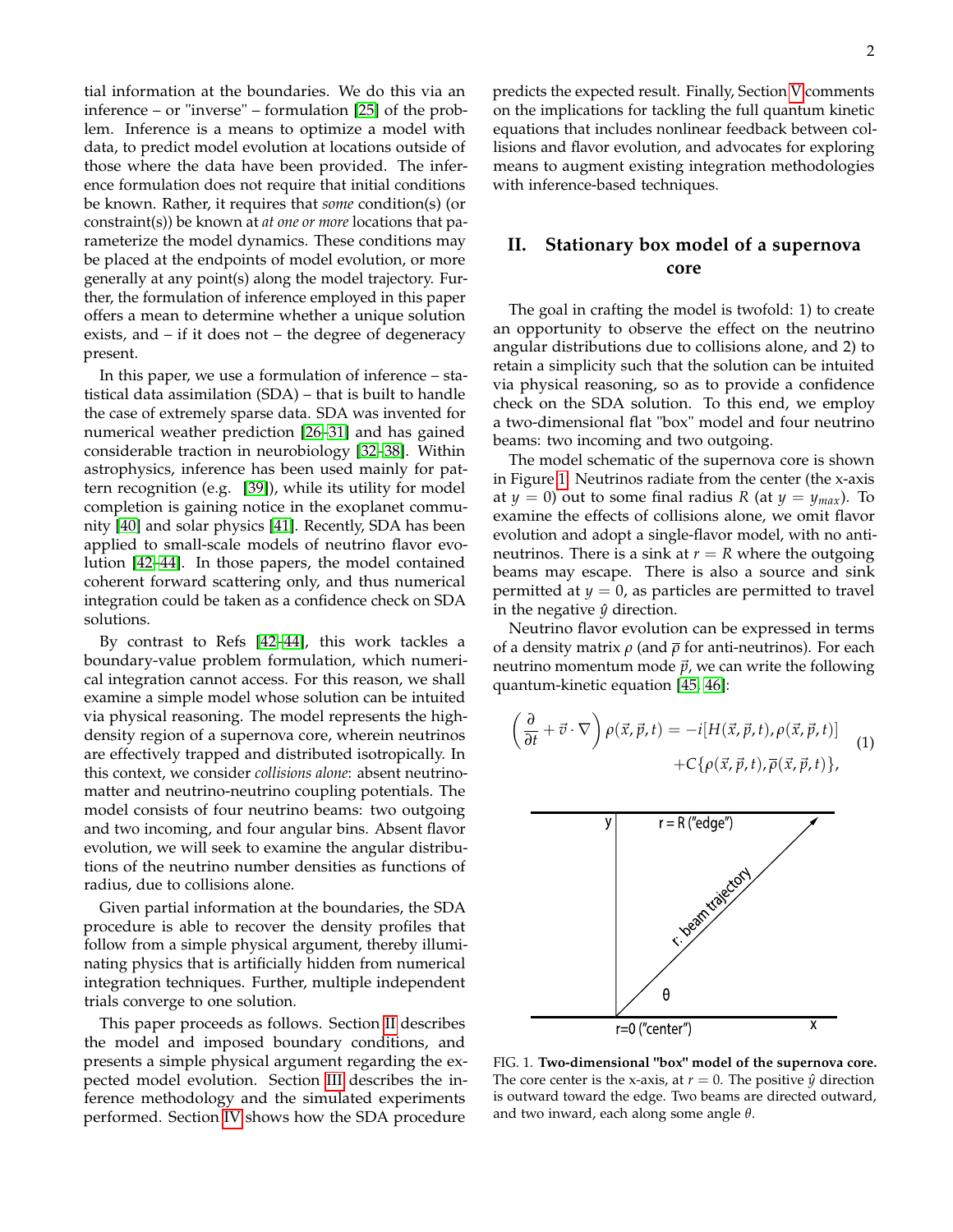where  $\vec{x}$  and  $t$  are spatial and temporal coordinates, respectively. On the right side, the Hamiltonian term *H* describes neutrino mixing in vacuum, neutrino interactions with the matter background, and neutrino-neutrino self interactions; it contains coherent scattering. The second term *C* is the "collision term," which accounts for direction-changing scattering<sup>[1](#page-2-0)</sup>.

In this paper, we neglect the (coherent) Hamiltonian term and focus on the collision term *C*. We shall assume that a steady-state can be defined on a timescale shorter than the leakage timescale, and so we eliminate time from Equation [1.](#page-1-2) That is, we will solve Equation [1](#page-1-2) depending on scattering angle and not on momentum. In this context, the velocity in the second operator on the left side shall be considered a spatial – rather than a temporal – velocity. Then our equation of motion simplifies to:

<span id="page-2-2"></span>
$$
\cos\theta_i \frac{\mathrm{d}\rho_i(r)}{\mathrm{d}r} = \sum_j \left( -C^{\text{loss}} \rho_i(r) + C^{\text{gain}} \rho_j(r) \right) \frac{\Delta \cos\theta_j}{2}.
$$
\n(2)

Here, subscripts (*i*, *j*) denote indices of angular bins, ∆cos*θ<sup>j</sup>* is the width of the jth angular bin, and the cosine term on the left side accounts for the dependence of path length on zenith angle. *C* loss and *C* gain are the coefficients for loss and gain for each bin; they represent the strength of interaction between neutrinos and nucleons<sup>[2](#page-2-1)</sup>. Thus for our box model, there are four Equations [2,](#page-2-2) each governing the evolution of the neutrino density in one of four angular bins.

To create a problem with a physically intuitable solution, we make further simplifications. First, the coefficients *C* loss and *C* gain are constant numbers throughout the medium. That is, the matter density is constant within the box and drops discontinuously to zero at  $r = R$ . Next we set  $C^{\text{loss}}$  equal to  $C^{\text{gain}}$ , to conserve particle number at each interaction<sup>[3](#page-2-3)</sup>.

Finally, we choose a value of *C* to approximate nuclear density. Near nuclear density, neutrinos are effectively trapped, and so we expect an isotropic distribution of scatterers: at each collision, a neutrino has equal probability of scattering inward as outward. To choose *C* appropriately, we perform a dimensional analysis of

Eq [2.](#page-2-2) The left side is a derivative, with units of 1/length. The right side also has units of 1/length, as the only dimensionful quantities on the right side are the coefficients *C*, with units of inverse length. Physically, as *C* represents the strength of the interaction between neutrinos and matter, *C* can be considered the inverse of the neutrino mean free path, with units of *m*−<sup>1</sup> . For example, taking a mean free path on the order of meters to represent nuclear density, we choose  $C$  to be 0.2  $m^{-1}$ .

### A. The boundary conditions

We place on this model partially-known boundary conditions. First, the values of the outgoing beams at the core center  $(r = 0)$  are known. At that location, we give them both a (dimensionless) number density of 0.5. Second, the values of incoming beams at the core edge  $(r = R)$  are zero. That is, by definition, at  $r = R$ , there occurs no further back-scattering. This is the sole information furnished to the inference procedure. The procedure is tasked with taking this information together with the model equations of motion (Eq [2\)](#page-2-2), to predict the complete density profile at all other spatial locations for all four angular bins – including the values at  $r = 0$  of the incoming beams and the values at  $r = R$ of the outgoing beams.

### B. Expected density profile, to be recovered by the SDA procedure

Given a value of *C* within our box that corresponds to nuclear density, and the fact that a system represented as ordinary differential equations has no memory, we expect to observe isotropy for the vast majority of the trajectories of all four beams. That is, at each interaction the particles possess no preferred direction. Thus, given the condition that the outgoing beams begin their trajectory at  $r = 0$  with a value of 0.5, we expect the densities of all beams to remain approximately 0.5 throughout the majority of their their trajectories. Then, as we approach *r* = *R*, we should see a precipitous drop. Near *R* the densities of the incoming beams should drop to zero, in accordance with the imposed boundary condition there, and the inference procedure should *predict* that the densities of the outgoing beams drop to some number below 0.5 – that number to scale inversely with the value of *C*. Stated physically: as *C* weakens, more particles should escape.

Note again that the model possesses a leak at  $r = R$ (and at  $r = 0$ , as scatterers may pass beyond zero – in the negative  $\hat{y}$  of Figure [1.](#page-1-1) We do not expect that a steady-state solution exists for longer than a duration corresponding to the leakage timescale. Rather, we ex-

<span id="page-2-0"></span> $1$  Note that the separation of coherent from direction-changing scattering is an artificial one; see Section [V.](#page-6-0)

<span id="page-2-1"></span><sup>2</sup> Physically, the loss and gain coeffients represent the product of the number of scatterers and the cross-section for each particular interaction channel averaged over some distribution of neutrino energy [\[24\]](#page-8-9).

<span id="page-2-3"></span><sup>&</sup>lt;sup>3</sup> Note that setting C<sup>loss</sup> equal to C<sup>gain</sup> renders Equation [2](#page-2-2) trivial, unless there are slight asymmetries in the values of the cos*θ* terms on the left side of the equations. For this reason, we introduce slight asymmetries between the fluxes of outgoing versus incoming beams. The cos*θ* values are 0.8 and 0.9 for the outgoing beams, and -0.6 and -0.7 for those incoming.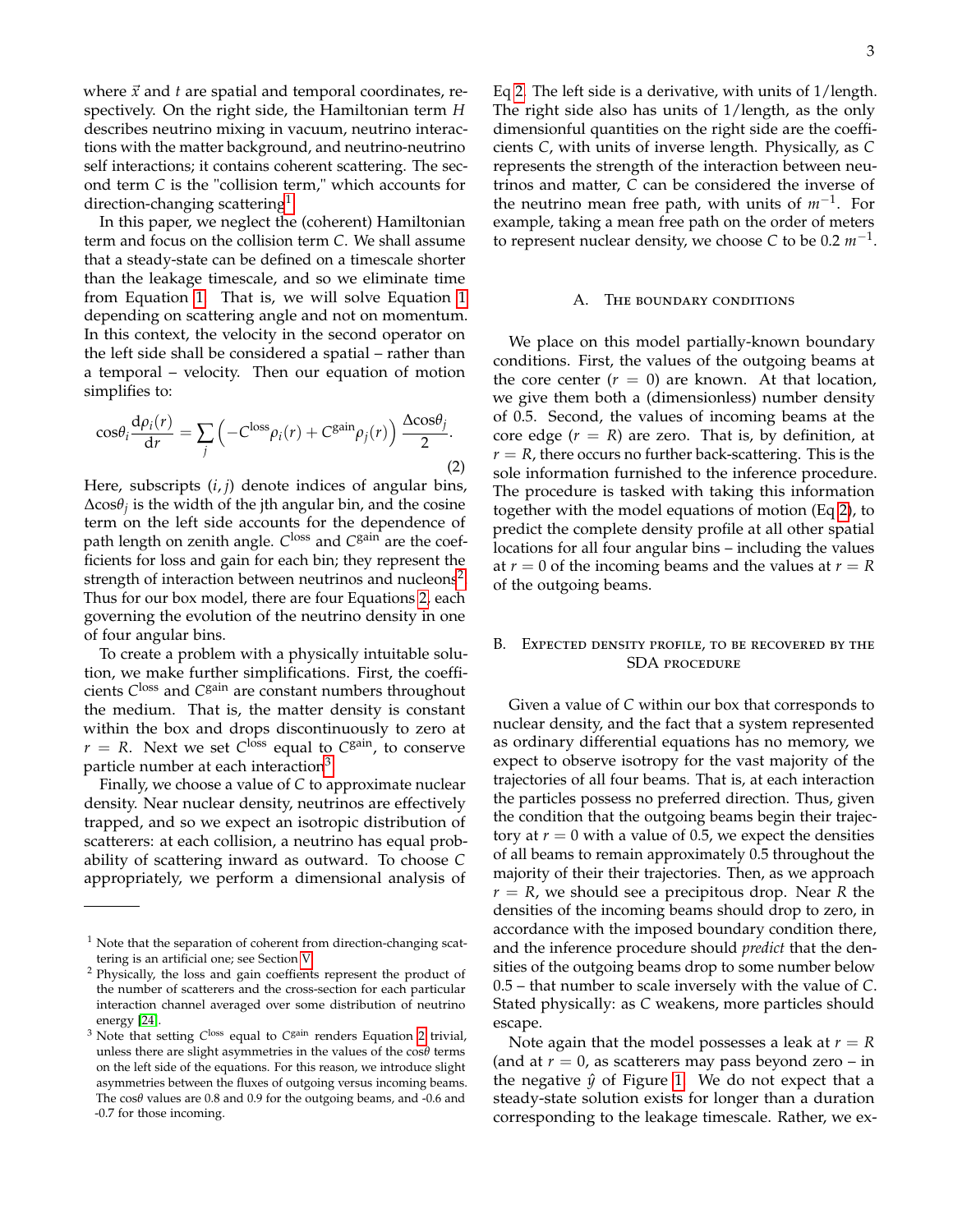pect that different choices for the coefficient *C* will yield different solutions, each representing one freeze-frame of a steady state solution. Specifically, as *C* decreases, the mean free path increases – and equivalently the total duration increases, as increasingly more neutrinos have had time to escape the core.

### <span id="page-3-0"></span>**III. Inference methodology**

Statistical data assimilation (SDA) is an inference procedure in which a dynamical system is assumed to underlie any measured quantities. This model  $F$  can be written as a set of *D* ordinary differential equations that evolve in some parameterization *r* as:

$$
\frac{\mathrm{d}x_a(r)}{\mathrm{d}r}=F_a(\boldsymbol{x}(r),\boldsymbol{p}(r));\quad a=1,2,\ldots,D,
$$

where the components  $x_a$  of the vector  $x$  are the model state variables. Any unknown parameters to be estimated are contained in  $p$ , and may themselves be variable. In this paper, model  $F$  is the set of four equations (Eq [2\)](#page-2-2) governing the neutrino density profile in each of four angular bins.

A subset *L* of the *D* state variables is associated with measured quantities. In this paper, the "measurements" are the four boundary conditions placed on the outgoing beams at  $r = 0$  and incoming beams at  $r = R$ . One seeks to estimate the evolution of all state variables that is consistent with the measurements provided, to predict model evolution at parametrized locations where measurements are not present.

We formulate the SDA procedure as an optimization wherein a cost function is extremized. An optimization

formulation of inference does not require knowledge of initial conditions. Rather, it requires that *some* constraints be placed on the model at *some* location(s) on the coordinate axis that parameterizes the model equations of motion. These conditions may exist at the endpoints of the problem, as is the case in this paper. Importantly, however, the conditions need not be at the bounds. This flexibility is the key advantage of inference, compared to integration, that we aim to demonstrate.

The cost function is written in two terms<sup>[4](#page-3-1)</sup>. One term represents "measurement error": the difference between state prediction and any measurements made. The second term represents "model error": the difference between state prediction and adherence to the model dynamics. It will be shown in Section [IV](#page-4-0) that treating the model error as finite offers a means to determine whether a particular solution is consistent with both measurements and model dynamics, as well as a means to assess uniqueness.

We search the surface of the cost function via the variational method. The procedure in its entirety - that is: a variational approach to minimization coupled with an annealing method to identify a lowest minimum of the cost function (which will be described below in this Section) - is referred to as variational annealing (VA). The procedure searches a  $(D(N+1) + p)$ -dimensional state space, where *N* is the number of discretized steps. One seeks the path  $X^0 = x(0), ..., x(N), p(0), ...p(N)$  in state space on which the cost function attains a minimum value. We refer to the cost function  $A_0$  as the action, because it can be derived from the concept of a classical action of a particle on a path in a state space [\[47\]](#page-8-22). Ref [\[43\]](#page-8-23) demonstrated that the action formulation offers a simple litmus test for identifying correct solutions: namely, they are solutions that correspond to the path of least action.

The cost function  $A_0$  used in this paper is written as:

<span id="page-3-2"></span>
$$
A_0 = R_f A_{model} + R_m A_{meas}
$$
  
\n
$$
A_{model} = \frac{1}{ND} \sum_{n \in \{odd\}}^{N-2} \sum_{a=1}^{D} \left[ \left\{ x_a(n+2) - x_a(n) - \frac{\delta r}{6} [F_a(x(n), p) + 4F_a(x(n+1), p) + F_a(x(n+2), p)] \right\}^2 + \left\{ x_a(n+1) - \frac{1}{2} (x_a(n) + x_a(n+2)) - \frac{\delta r}{8} [F_a(x(n), p) - F_a(x(n+2), p)] \right\}^2 \right]
$$
\n
$$
A_{meas} = \frac{1}{N_{meas}} \sum_{j} \sum_{l=1}^{L} (y_l(j) - x_l(j))^2.
$$
\n(3)

The second (simpler) squared term of Equation [3](#page-3-2) gov-

<span id="page-3-1"></span><sup>&</sup>lt;sup>4</sup> Additional terms representing equality constraints may be added to the cost function, depending on the aim of a particular optimization procedure.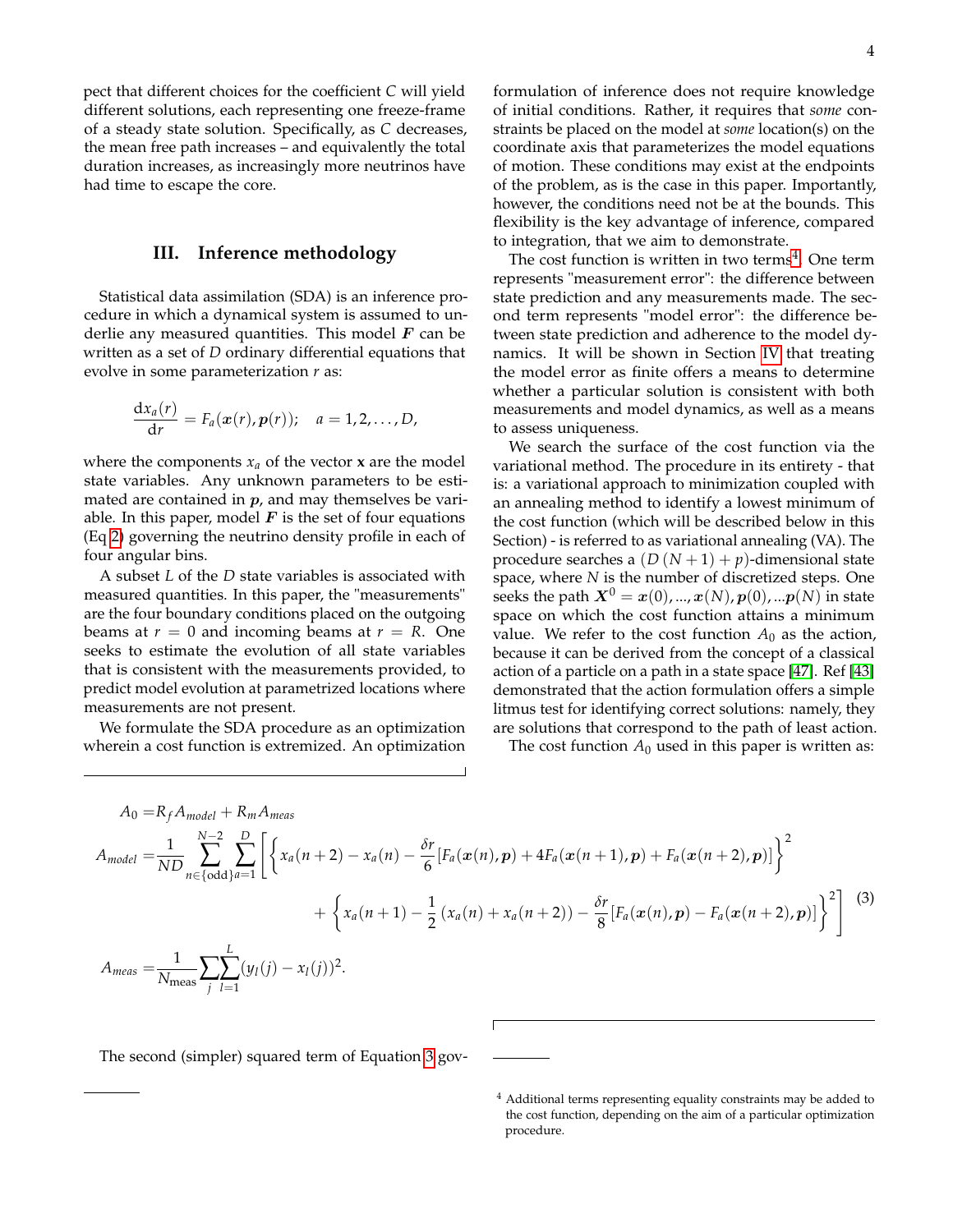erns the transfer of information from measurements *y<sup>l</sup>* to model states  $x_l^5$  $x_l^5$ . Here, the summation on *j* runs over all discretized locations *J* at which measurements are made, which may be some subset of all discretized steps of the model. The summation on *l* is taken over all *L* measured quantities. In the simulations of this paper, the measured quantities are the number densities in the angular bins, the outgoing beams sampled at radius of  $r = 0$  (at  $j = 1$  only), and the incoming beams sampled only at  $r = R$  (at the value of *j* that denotes the final radial location *R*).

The first squared term of Equation [3](#page-3-2) incorporates the model evolution of all *D* state variables *xa*. Here, the outer sum on  $n$  is taken over all discretized timepoints of the model equations of motion. The sum on *a* is taken over all *D* state variables at all discretized locations.<sup>[6](#page-4-2)</sup> In our model, these measured quantities are all four beams, or  $L = D = 4$ . The first and second bracketed terms represent error in the first and second derivative of the model, respectively. For further details on the action formulation, see *Appendix A* of Ref [\[42\]](#page-8-18).

Importantly, note that the SDA procedure is tasked with inferring from the sparse boundary conditions the complete model evolution at *all* locations on *r*.

Finally, if the model is nonlinear, the cost function surface will be non-convex: multiple minima may exist. For this reason, we employ an annealing procedure to identify the global minimum of the problem, and to ascertain whether there exists a single global minimum – that is, a unique solution. Details of this annealing procedure will be presented in Section [IV.](#page-4-0)

#### A. DETAILS OF THE SIMULATED EXPERIMENTS

We performed the simulated experiment for three distinct values of the coefficient  $C^{\text{loss}} = C^{\text{gain}}$ : 2.0, 0.2, and 0.02 *m*−<sup>1</sup> , where the choice of 0.2 *m*−<sup>1</sup> represents nuclear density (a mean free path of 5 meters). At each discretized model location *r*, the procedure was permitted to search the full dynamical range of each state variable of [0:1]. For each of those three experiments, we took the size of the core to be  $R = 50km$ , and examined the robustness of the solution across three distinct choices for step size *dr*: 1 m, 10 m, and 100 m[7](#page-4-3) .

To examine the uniqueness of solutions, for each of the (nine) experiments described, 20 independent paths were searched, each beginning at a randomly-generated set of initial guesses for the four state variables at each parameterized location *r*.

To perform the optimization, we used the open-source Interior Point Optimizer (Ipopt) [\[48\]](#page-8-24). Ipopt uses a Simpson's rule method of finite differences to discretize the state space, a Newton's method to search, and a barrier method to impose user-defined bounds that are placed upon the searches. The discretization of the state space, the calculations of the model Jacobean and Hessian matrices, and the annealing procedure were performed via an interface with Ipopt that was written in C and Python [\[49\]](#page-8-25). All simulations were run on a 720-core, 1440-GB, 64-bit CPU cluster.

# **IV. Result**

### A. General findings

<span id="page-4-0"></span>Results are fourfold.

- As expected for an isotropic distribution of scatterers, for a large value of the coefficient  $C^{\text{loss}} = C^{\text{gain}}$ , the number densities of the four angular bins remain constant at 0.5 for the majority of the trajectory, with a precipitous drop near the bound at  $r = R$ . As the value of *C* decreases, the rate of depletion of the number densities as a function of *r* slows, and the predicted values for the outgoing beams at  $r = R$  show that the densities in those bins have been depleted to a lesser degree, as more particles escape the core. In the limit of no collisions  $(C = 0)$ , the solution to Equation [2](#page-2-2) is trivial and all particles escape.
- The results are invariant, to one part in  $10^6$ , across choices of discretized step size that span three orders of magnitude.
- When the procedure receives one additional constraint such that the rates of depletion of the bin populations near *R* are captured, and meanwhile the value of *C* is withheld, the procedure is able to correctly *infer* the value of *C* that corresponds to those rates of depletion.
- For all simulations performed, the plot of the cost function over the course of an annealing procedure (to be described below) shows that i) all results converge; that is: solutions are consistent with both boundary conditions and model dynamics, and ii) each solution is unique; that is: all paths searched converge to one solution.

<span id="page-4-1"></span> $^5$  This term derives from the mutual information of probability theory [\[47\]](#page-8-22).

<span id="page-4-2"></span> $6$  This term can be derived via consideration of Markov-chain transition probabilities [\[47\]](#page-8-22).

<span id="page-4-3"></span><sup>7</sup> Within the dimensionless mathematical framework of the SDA procedure, those choices of 1, 10, and 100 *m*−<sup>1</sup> corresponded to: a step size of 0.01 with 10101 steps, 0.1 with 1011 steps, and 1.0 with 101 steps, respectively – keeping to a total size of 101.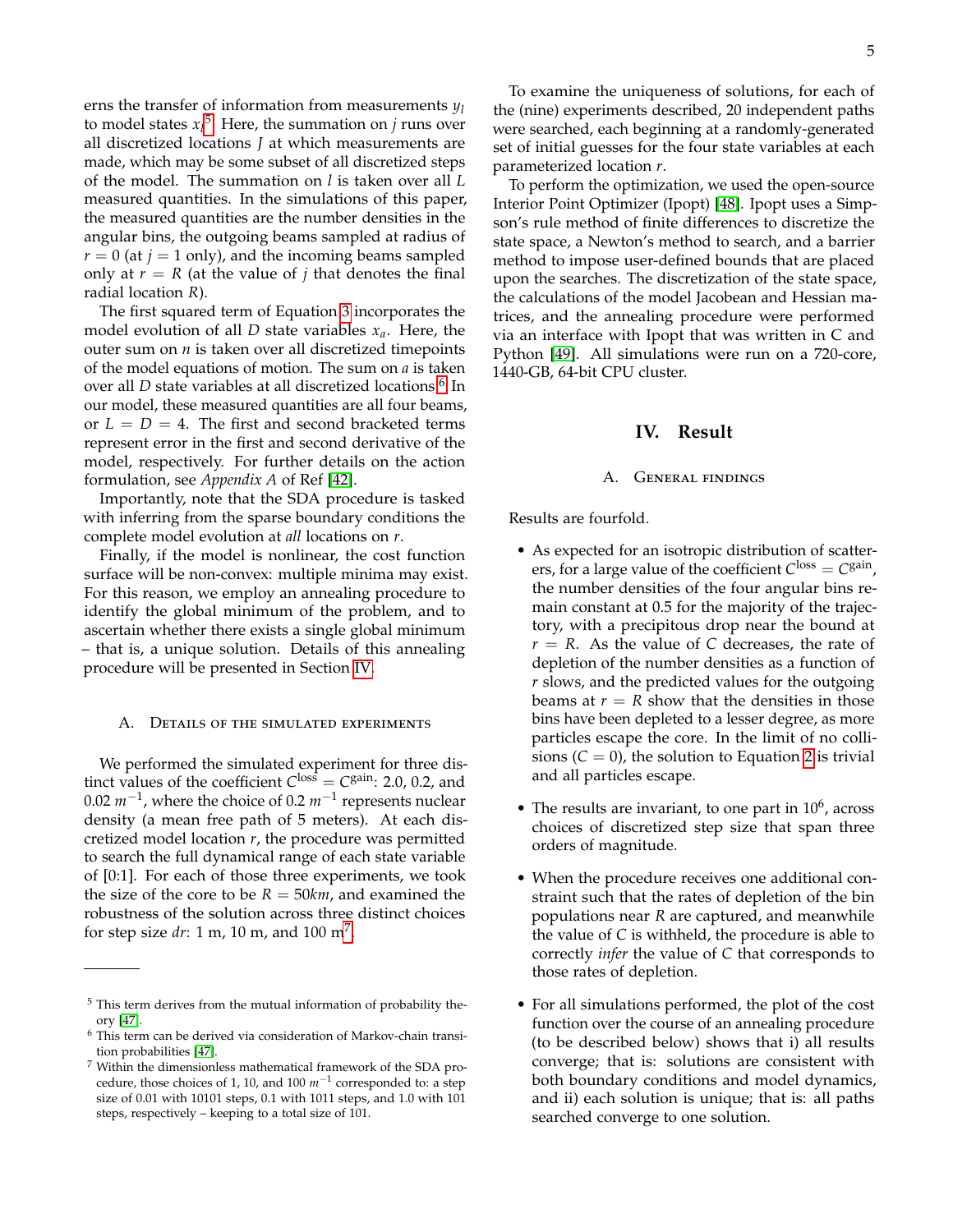#### B. Effect of collision strength *C*

We examined the solution for three distinct values of collision strength  $C^{\text{loss}} = C^{\text{gain}}$ , to determine whether the optimization would recover our expectation that the rate of depletion of the number densities in the angular bins should slow as *C* weakens. Figure [2](#page-6-1) shows the result. The left, middle, and right columns correspond to values of *C* of 2.0, C=0.2, and 0.02 *m*−<sup>1</sup> , respectively. The top and bottom rows show the density profile as a function of  $r$  for one outgoing beam  $\rho_1$  and one incoming beam  $\rho_2$ , respectively. (The trajectories of the other two beams in the four-beam model are identical; not shown.) The circles denote the locations of the "measurements", or boundary conditions, that were given as information to the SDA procedure. The remainder of the trajectories are the SDA prediction, given knowledge of the model dynamics.

From left to right in Figure [2,](#page-6-1) note three effects. First, the number densities near  $r = 0$  appear roughly the same, which follows from the argument regarding isotropy presented in Section [II.](#page-1-0)

Second, as *C* weakens, the number densities fall off near  $r = R$  increasingly gradually. Specifically, the predicted value for the outgoing beam  $\rho_1$  at  $r = R$  is 0.114 (left), 0.115 (middle), and 0.158 (right). This follows from the expectation that as the mean free path lengthens, more particles escape.

Third, as *C* weakens, fewer incoming particles are predicted to reach  $r = 0$ . Specifically, the value for the incoming beam  $\rho_2$  at  $r = 0$  is 5.0 (left), 4.9 (middle), and 4.4 (right). These numbers are summarized in Table [I.](#page-5-0)

Recalling that the model contains a leak at  $r = R$ , we can consider the left, middle, and right panels of Figure [2](#page-6-1) to be a succession of solutions in time, each approximating a steady state over a timescale shorter than the leakage timescale. As *C* weakens from left to right, the time increases. In the limit where  $C = 0$ , the solution to Equation [2](#page-2-2) is trivial, and all particles escape as time goes to infinity (not shown).

Finally, we make several notes regarding the robustness of the results. The procedure imposes the boundary conditions ( $\rho_1 = 0.5$  at  $r = 0$  and  $\rho_2 = 0.0$  at  $r = R$ ) to one part in  $10^7$ . The results are invariant, to one part in 10<sup>6</sup> , across the three choices of discretized step size *dr* corresponding to 1, 10, and 100  $m^8$  $m^8$ . The limit on that accuracy is likely due to a discretization error internal to Ipopt, the optimizer used in the procedure.

<span id="page-5-0"></span>TABLE I. **Predicted values of outgoing and incoming beams at the endpoints, across values of** *C***.** As *C* dilutes from left to right, *top*: more outgoing neutrinos escape to  $r = R$ ; *bottom*: fewer incoming neutrinos return to  $r = 0$ .

| $C(m^{-1})$                            | $\vert$ 2.0 | 0.2     | 0.02  |
|----------------------------------------|-------------|---------|-------|
| $\rho_1$ at $r = R$ (outgoing)   0.114 |             | 0.115   | 0.158 |
| $ho_2$ at $r = 0$ (incoming)   0.5     |             | 0.49999 | 0.44  |

### C. Correct inference of collision strength *C* as an unknown parameter

Having determined that the SDA procedure can predict the rate of depletion of the angular bins given a particular strength of coefficients *C*, we sought to determine whether it could perform the inverse: to infer *C* given a rate of depletion.

To this end, we repeated the experiment leaving *C* as an unknown parameter to be estimated. As before, we gave the SDA procedure the original four boundary conditions. In addition, from the original solutions shown in Figure [2](#page-6-1) we gave to the procedure the values of densities in each angular bin at five discretized locations prior to *R*, with the aim of capturing the rate of depletion of the bins. For each of the three cases, the procedure correctly estimated the unknown value of *C* to sixth-decimal precision.

# D. Convergence and uniqueness

For a nonlinear model, the surface of the action, or cost function, will be non-convex. The complete SDA procedure anneals in terms of the ratio of model and measurement error,  $R_f$  and  $R_m$ , respectively<sup>[9](#page-5-2)</sup>, to gradually freeze out a lowest-minimum of the Action [\[50\]](#page-8-26). This iteration works as follows.

We define the coefficient of measurement error  $R_m$  to be 1.0, and write the coefficient of model error  $R_f$  as:  $R_f = R_{f,0} \alpha^{\beta}$ , where  $R_{f,0} = 10^{-1}$ ,  $\alpha = 1.5$ , and  $\beta$  is initialized at zero. Parameter  $β$  is the annealing parameter. When  $\beta = 0$ , relatively free from model constraints the Action surface is smooth and there exists one minimum of the variational problem that is consistent with the measurements. We estimate that minimum. Then we increase the weight of the model term slightly, via an integer increment in  $β$ , and recalculate the action. We do this recursively toward the deterministic limit of

<span id="page-5-1"></span><sup>8</sup> For the reader interested in mapping these choices to a realistic physical scenario: a choice of *C* = 0.2*m*−<sup>1</sup> , which corresponds to a mean free path of 5m, together with a step size *dr* of 1 m, would adequately sample a particle's path.

<span id="page-5-2"></span><sup>&</sup>lt;sup>9</sup> More generally,  $R_m$  and  $R_f$  are inverse covariance matrices for the measurement and model errors, respectively. In this paper the measurements are taken to be mutually independent, rendering these matrices diagonal.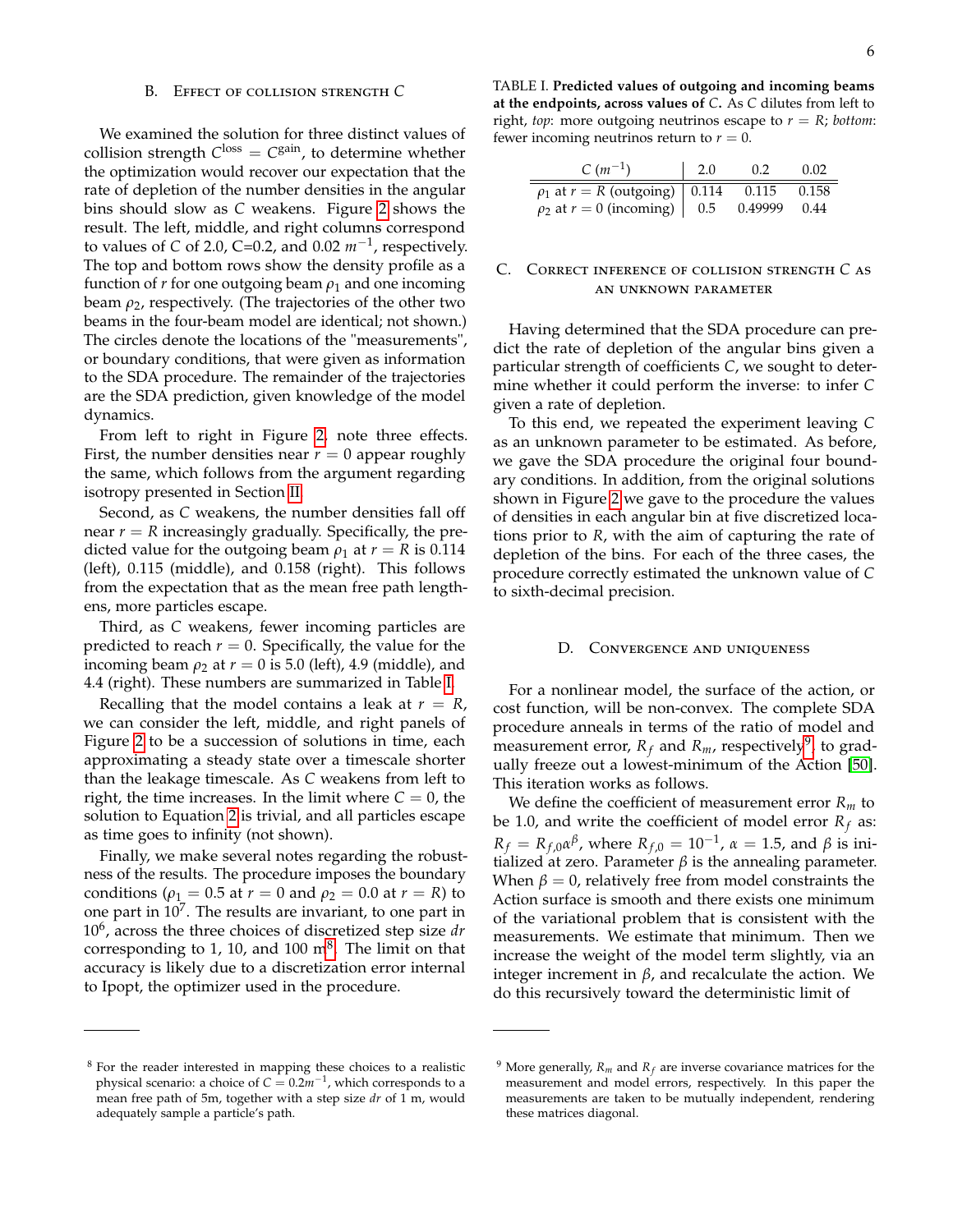

<span id="page-6-1"></span>FIG. 2. **SDA result for the density profiles as functions of radius** *r* **of one outgoing (top) and one incoming beam (bottom), for three values of coefficients** *C***.** For left, middle, and right columns: *C* = 2.0, 0.2, and 0.02 *m*−<sup>1</sup> , respectively. Circles denote locations of "measurements", or boundary conditions, provided to the procedure. The remaining trajectories are the SDA prediction. See the text for an interpretation in light of the expectation set forth in Section [II.](#page-1-0)



<span id="page-6-2"></span>FIG. 3. **Action, or cost function, as function of annealing parameter** *β***, for a value of** *C* **of 0.2**; representative of all simulations. As  $β$  passes  $7$ , the action flatlines, indicating convergence to a solution that is consistent with both measurements (or boundary conditions) and model dynamics.

 $R_f \gg R_m$ . The aim is to remain sufficiently near to the lowest minimum so as not to become trapped in a local minimum as the surface acquires the structure imposed by the model dynamics.

Ref [\[43\]](#page-8-23) demonstrated that, for a particular path searched, the plot of action as a function of annealing parameter *β* indicates whether a particular solution is stable as the model dynamics are imposed increasingly rigidly. Figure [3](#page-6-2) shows this result for the case of  $C = 0.2$ , representative of all experiments performed in this paper. Note that at a value of  $\beta = 7$ , the action

flatlines. This behavior indicates that a solution has been found that is consistent with both imposed boundary conditions and with model dynamics. For a detailed explanation, see Ref [\[43\]](#page-8-23).

Finally, the 20 paths initialized for each experiment in this paper each converged to a single solution. This was demonstrated by identical state variable evolution (e.g. Figure [2\)](#page-6-1) and identical action(*β*) plots (e.g. Figure [3\)](#page-6-2) for each path sampled. Of course, to ascertain whether a solution is truly unique, one must sample an infinite number of paths. The specific number chosen for any particular model should depend on that model's complexity and dimensionality.

## **V. Discussion**

<span id="page-6-0"></span>We have considered a simple two-point boundary value collision model with partially-known boundary conditions, and challenged an inference procedure to solve it. The model is sufficiently simple that a physical argument can intuit the expected result, thereby serving as a confidence check on the inference-based solution. Specifically, an optimization formulation of SDA recovers the expected angular distributions of the density profiles of particles in a collision-only flat two-dimensional model, where the particles represent neutrino-nucleon interactions near nuclear density. The behavior of the cost function over an iterative reweighting of the terms that impose the boundary conditions and the equations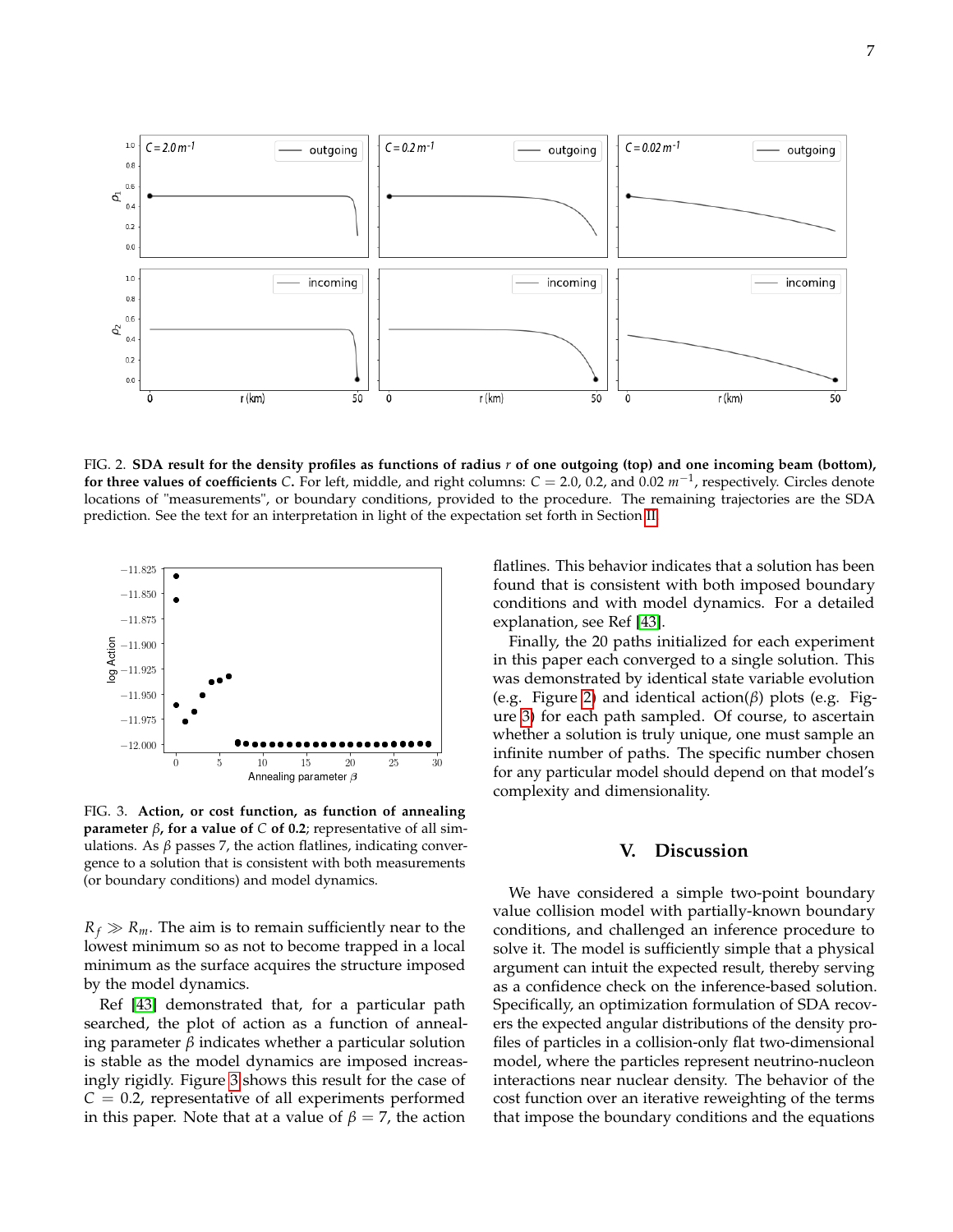of motion, respectively, demonstrates that the SDA solution is consistent with both the boundary conditions and the model dynamics. This was the case over a range of choices for the collision strength that spanned three orders of magnitude, and the results are robust to the step size used for discretization. Multiple randomly-initiated searches of the state-and-parameter space converged to one solution.

This finding has important implications regarding the potential of inference to inform flavor transformation models governed by the full quantum kinetic equation (Equation [1;](#page-1-2) that is, taking the Hamiltonian together with direction-changing collisions. While the integeration-based approaches to the collision problem have led to valuable insights, considering the full feedback between collisions and flavor evolution, will require that the problem be recast as a boundary problem with no guarantee of a unique solution [\[20\]](#page-8-5). An inference formulation avoids reliance on initial conditions, and rather seeks a solution that is compatible with constraints placed only at locations where we have high confidence in our understanding of the physics there. In the simulations performed in this paper, those constraints were placed at the endpoints, but they need not be. Further, within the optimization formulation, uniqueness can be investigated via the initialization of multiple independent searches. The ability of this SDA procedure to probe model degeneracy has been demonstrated in significantly more detail in Refs [\[42,](#page-8-18) [43\]](#page-8-23).

It is relevant to note here another potential advantage of inference for augmenting numerical integration tools: efficiency. Including feedback from collisions selfconsistently in the quantum kinetic calculations dramatically increases the computational complexity, as both the collisions and the flavor evolution will simultaneously shape the neutrino angular distributions [\[20\]](#page-8-5). The simple experiment presented in this paper did not offer the opportunity to showcase the high efficiency with which this SDA formulation performs state-and-parameter estimation; it has been demonstrated for a small-scale flavor evolution model in Ref [\[43\]](#page-8-23).

The question of *how* to implement inference within the

existing numerical integration framework has yet to be explored. It is relevant here to note that the separation of coherent versus direction-changing scattering in Equation [1](#page-1-2) – the former into the Hamiltonian and the latter into the collision term *C* – is an artificial choice. It might be worthwhile to consider possible advantages of rewriting the quantum kinetic formulation to treat coherent and direction-changing scattering *collectively*. Of course, this is a daunting suggestion, as the the formulation of Equation [1](#page-1-2) forms the foundation of extremely large and powerful codes. Nevertheless, it is worth asking to what extent that formulation limits our ability to access the full dynamical range of the flavor field in compact object environments.

In parallel with exploring means to fold inference into the existing codes, it will be instructive to continue examining how inference performs on collision-only models of increasing complexity. For example, in the model used in this paper, neutrino number density was conserved at each collision: collisions were completely elastic and did not absorb or emit neutrinos. Further, the matter density was held constant, with a discontinuous fall to zero at the core's edge. A more realistic matter profile will contain some radial dependence. In addition, model behavior should be examined within a spherically-symmetric geometry. Because adding complexity will obscure a simple expectation regarding the result, it will be instructive to identify alternative comparisons to inference-based solutions, such as randomwalk formulations.

# **VI. ACKNOWLEDGEMENTS**

Thank you to Shashank Shalgar for invaluable conversations, without which this manuscript would not exist. Thank you also to George Fuller and Amol Patwardhan for important comments. E. A. acknowledges the National Science Foundation (NSF grant 2139004), an Institutional Support for Research and Creativity grant from New York Institute of Technology, and Gretel Yeager.

- <span id="page-7-0"></span>[1] A. Mirizzi, I. Tamborra, H.-T. Janka, N. Saviano, K. Scholberg, R. Bollig, L. Hüdepohl, and S. Chakraborty, La Rivista del Nuovo Cimento **39**, 1 (2016).
- [2] H. Duan, G. M. Fuller, and Y.-Z. Qian, Annual Review of Nuclear and Particle Science **60**, 569 (2010).
- <span id="page-7-1"></span>[3] S. Chakraborty, R. Hansen, I. Izaguirre, and G. Raffelt, Nuclear Physics B **908**, 366 (2016).
- <span id="page-7-2"></span>[4] S. Mikheev and A. Y. Smirnov, arXiv preprint arXiv:0706.0454 (2007).
- [5] S. Mikheev and A. Y. Smirnov, Soviet Journal of Nuclear Physics **42**, 913 (1985).
- <span id="page-7-3"></span>[6] L. Wolfenstein, Physical Review D **17**, 2369 (1978).
- <span id="page-7-4"></span>[7] G. M. Fuller, R. W. Mayle, J. R. Wilson, and D. N. Schramm, Astrophysical Journal **322**, 795 (1987).
- [8] D. Nötzold and G. Raffelt, Nuclear Physics B **307**, 924 (1988).
- [9] J. Pantaleone, Physics Letters B **287**, 128 (1992).
- <span id="page-7-5"></span>[10] J. Pantaleone, Physical Review D **46**, 510 (1992).
- <span id="page-7-6"></span>[11] H. Duan, G. M. Fuller, J. Carlson, and Y.-Z. Qian, Physical Review D **74**, 105014 (2006).
- <span id="page-7-7"></span>[12] H. Duan, G. M. Fuller, and J. Carlson, Computational Science & Discovery **1**, 015007 (2008).